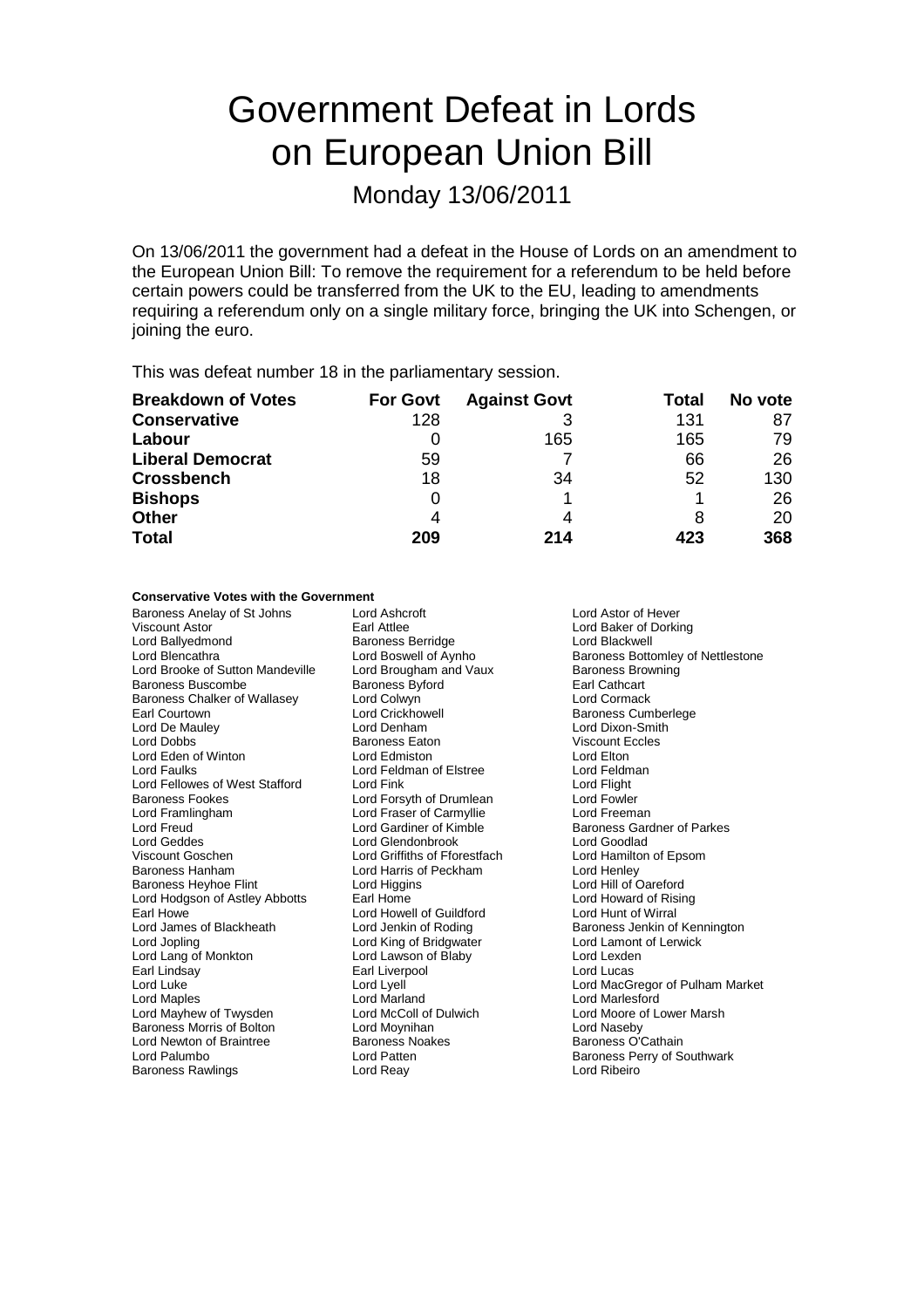Baroness Trumpington

Lord Risby Lord Roberts of Conwy Lord Ryder of Wensum Lord Sassoon **Baroness Seccombe** Earl Selborne<br>
Lord Selkirk of Douglas **Baroness Shackleton of Belgravia** Baroness Sharples Baroness Shackleton of Belgravia Lord Shaw of Northstead Lord Sheikh Lord Sheikh Lord Sheikh Lord Sheikh Lord Sheikh Lord Sheikh Lord Sheikh Lord Strathclyde Baroness Stowell of Beeston Lord Strathcland Lord True<br>Lord Trefoarne Lord True Lord Taylor of Holbeach Lord Trefgarne Lord Treft Lord True<br>
Baroness Trumpinaton Ciscount Ullswater Charles Baroness Verma Lord Waddington Lord Wakeham Baroness Warsi Lord Wasserman Lord Wei Communication Baroness Wheatcroft<br>
Baroness Wilcox Clicos Communication Communication Clicking Communication Clicking Baroness Wheatcroft Viscount Younger of Leckie

**Conservative Votes against the Government** Lord Garel-Jones Lord Howe of Aberavon Lord Hurd of Westwell

### **Labour Votes with the Government**

**Labour Votes against the Government**

Lord Alli Lord Anderson of Swansea<br>
Lord Bach Lord Barnett<br>
Lord Barnett Lord Browne **Lord Campbell-Savours**<br>
Lord Christopher **Lord Clark of Windermere** Baroness Falkender **Baroness Falkender** Baroness Farrington of Ribbleton Lord Filkin Lord Howarth of Newport Baroness Howells of St Davids<br>
Lord Hoyle Cord Hughes of Woodside Baroness Jones of Whitchurch Lord Jordan<br>Lord King of West Bromwich Baroness Kingsmill Lord Lea of Crondall **Baroness Liddell of Coatdyke**<br>
Baroness Lister of Burtersett Lord McFall of Alcluith Baroness McIntosh of Hudnall<br>Lord Monks Lord Moonie of Luthall Lord Patel of Bradford Lord Pendry Lord Peston Baroness Scotland of Asthal Lord Sheldon<br>Baroness Smith of Basildon Lord Snape Lord Tomlinson<br>
Lord Tunnicliffe 
Lord Tunnicliffe 
Lord Tunnberg Lord West of Spithead

Baroness Adams of Craigielea Lord Adonis<br>
Lord Andrews Lord Anderson of Swansea Baroness Andrews Lord Bach Lord Barnett Lord Barnett Lord Bassam of Brighton<br>
Lord Berkeley Cord Bhattacharyya Lord Bilston<br>
Lord Berkeley Cord Bilston Lord Bhattacharyya **Lord Bilston**<br>Lord Bradley Lord Brennan Lord Boateng **Lord Bradley**<br>
Lord Brooke of Alverthorpe **Lord Brookman**<br>
Lord Brooke of Alverthorpe **Lord Brookman** Lord Brooke of Alverthorpe **Lord Brookman** Lord Brooks of Tremorfange Cord Brooks of Tremorfange Cord Care Cord Care Cord Care Cord Care Cord Care Cord Care Cord Care Cord Care Cord Care Cord Care Cord Care Cord Care Cord Lord Christopher **Lord Clark of Windermere** Lord Clarke of Hampstead<br>
Lord Clinton-Davis **Lord Collins of Highbury** Baroness Crawley Lord Collins of Highbury<br>
Lord Collins of Highbury Baroness Crawley<br>
Lord Davies of Coity Lord Davies of Oldham Lord Cunningham of Felling Lord Davies of Coity Lord Davies of Oldham Lord Davies of Oldhamam Lord Davies of Oldh<br>Lord Davies of Stamford Baroness Dean of Thornton-le-Fylde Baroness Donaghy Baroness Dean of Thornton-le-Fylde Baroness I<br>Baroness Drake Baroness Drake Baroness Drake Lord Donoughue **Baroness Drake** Lord Elder Lord Elder<br>Baroness Falkender **Baroness Example Baroness Example Accept** Lord Faulkner of Worcester Lord Filkin **Exercise State of Bishop Auckland**<br>Lord Foulkes of Cumnock **Contain Baroness Gale Lord Baroness Gibson of Market Ras** Lord Foulkes of Cumnock Baroness Gale Baroness Gibson of Market Rasen<br>
Lord Giddens Lord Gibson of Market Rasen<br>
Lord Gibson of Market Rasen Lord Giddens **Lord Glasman** Baroness Golding<br>
Lord Goldsmith **Baroness Goudie**<br>
Lord Goldsmith **Baroness Goudie** Lord Gordon of Strathblane Baroness Goudie<br>
Lord Grantchester Lord Grenfell<br>
Lord Grenfell Baroness Gould of Potternewton Lord Grantchester **Lord Creative Contract Construct**<br>
Lord Griffiths of Burry Port Lord Harris of Haringey **Lord Harrison** Lord Griffiths of Burry Port Lord Harris of Haringey Lord Harrison Lord Hart of Chilton **Lord Haskel** Lord Haskel Lord Haworth Lord Haworth Lord Haworth Lord Haworth Lord Haworth Lord Haworth Baroness Henig Baroness Hayter of Kentish Town Baroness Healy of Primrose Hill Baroness Henig<br>Baroness Hilton of Eggardon Lord Hollick Baroness Hollis of Heigham Baroness Hilton of Eggardon Lord Hollick Baroness Hollis of Heigham Baroness Hollis of Heigham Baroness Howells of St Davids Lord Howie of Troon Lord Hoyle **Lord Hughes of Woodside** Baroness Hughes of Stretford<br>
Lord Irvine of Lairg **Baroness Hughes Jay of Paddington** Lord Jones Baroness Jay of Paddington Lord Jones<br>
Lord Jordan Lord Kennedy of Southwark Lord King of West Bromwich **Baroness Kingsmill** Baroness Kinnock of Holyhead<br>
Lord Kinnock **Baroness Kingsmill** Baroness Kinnock of Holyhead Lord Kinnock **Lord Knight of Weymouth** Lord Layard<br>
Lord Lea of Crondall **Lord Layard Baroness Liddell of Coatdyke** Lord Liddle Baroness Lister of Burtersett Lord Lympne<br>Lord MacKenzie of Culkein Lord Mackenzie of Framwellgate Lord Macdonald of Tradeston Lord MacKenzie of Culkein Lord Macken<br>Lord Mandelson Baroness Massey of Darwen Lord Maxton Lord Mandelson **Baroness Massey of Darwen** Lord Maxton<br>Lord McAvov **Baroness McConnell of Glenscorrodale** Baroness McDonagh Lord McAvoy **Lord McConnell of Glenscorrodale** Baroness McDonagh<br>
Lord McFall of Alcluith **Baroness McIntosh of Hudnall** Lord McKenzie of Luton Lord Morgan **Baroness Morgan of Drefelin** Lord Morris of Manchester<br>Lord Morris of Aberavon Lord Morris of Handsworth **Baroness Morris of Yardley** Lord Morris of Aberavon **Lord Morris of Handsworth** Baroness Morris of Yard<br>Baroness Nye **Baroness Nye Baroness Algebrary Corris A**bert Lord Patel of Blackburn Lord O'Neill of Clackmannan Lord Patel of Lord Pendry Baroness Pitkeathley **Lord Plant of Highfield** Lord Ponsonby of Shulbrede<br>
Lord Prescott Baroness Prosser Lord Puttnam Baroness Prosser Baroness Quin **Exercise Search Cord Radice** Baroness Ramsay of Cartvale Cord Reid Card Cardowan **Baroness Rendell of Babergh**<br>
Lord Rea **Cord Reid of Cardowan** Baroness Rendell of Babergh Lord Rea Lord Reid of Cardowan Baroness Rendell of Babergh<br>
Lord Richard Cord Robertson of Port Ellen Lord Rosser Lord Richard **Lord Robertson of Port Ellen** Lord Rosser<br>
Lord Rowlands **Lord Robert Baroness Royall of Blaisdon** Lord Sawyer Lord Rowlands Baroness Royall of Blaisdon Lord Sawyer Baroness Smith of Basildon Lord Snape Lord Stevenson of Balmacara<br>
Lord Stevenson of Blackheath Baroness Symons of Vernham Dean Baroness Taylor of Bolton Baroness Symons of Vernham Dean Baroness Taylor of Lord Temple-Morris Baroness Thornton Lord Taylor of Blackburn Lord Temple-Morris Baroness Thornton Lord Tunnicliffe Lord Turnberg Communication Camden<br>Baroness Wall of New Barnet Lord Warner Communication Baroness Warwick of Underc Lord Warner The Raroness Warwick of Undercliffe<br>Baroness Wheeler Baroness Whitaker

Baroness Morgan of Huyton<br>Lord Morris of Manchester